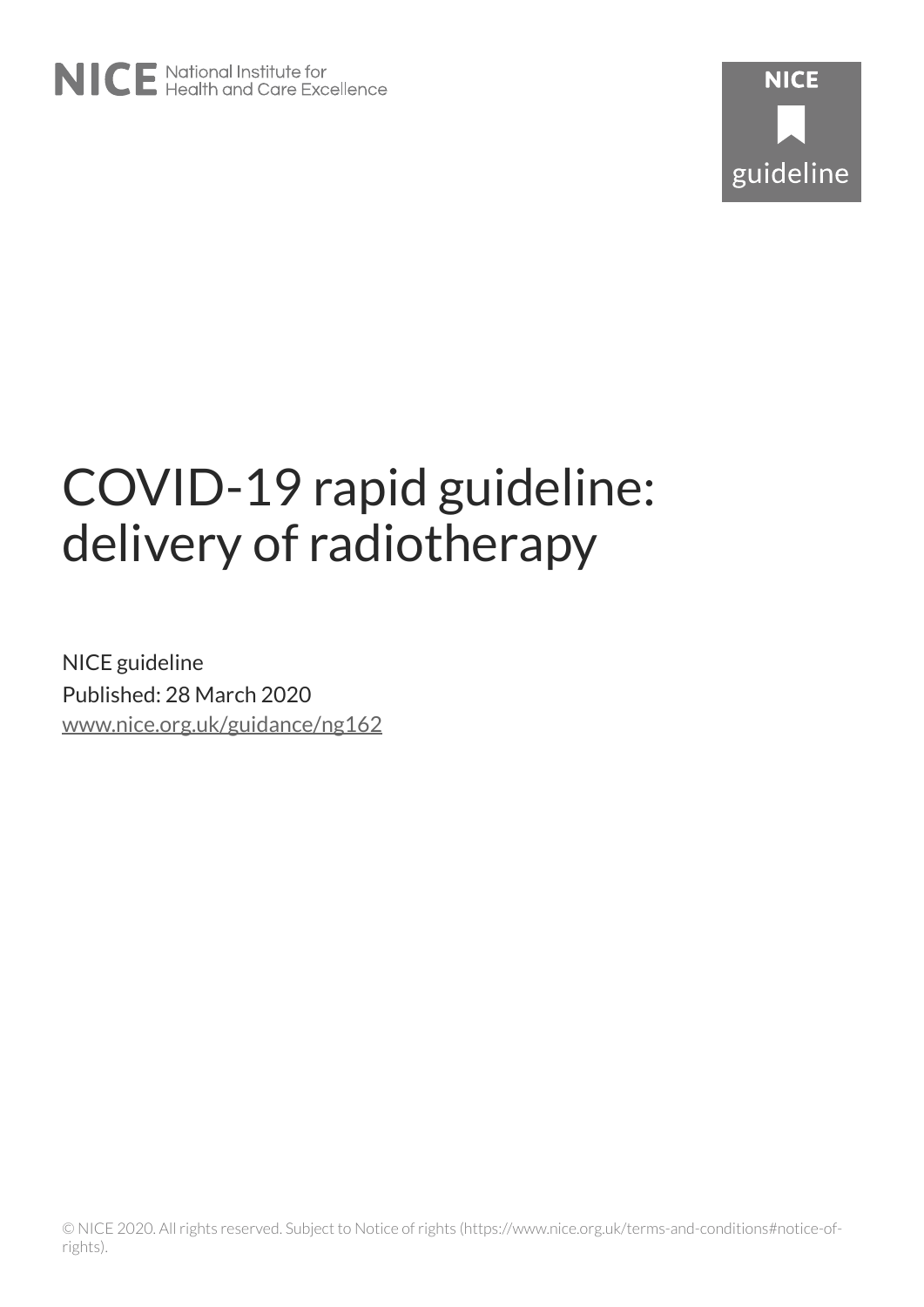# Your responsibility

The recommendations in this guideline represent the view of NICE, arrived at after careful consideration of the evidence available. When exercising their judgement, professionals and practitioners are expected to take this guideline fully into account, alongside the individual needs, preferences and values of their patients or the people using their service. It is not mandatory to apply the recommendations, and the guideline does not override the responsibility to make decisions appropriate to the circumstances of the individual, in consultation with them and their families and carers or guardian.

Local commissioners and providers of healthcare have a responsibility to enable the guideline to be applied when individual professionals and people using services wish to use it. They should do so in the context of local and national priorities for funding and developing services, and in light of their duties to have due regard to the need to eliminate unlawful discrimination, to advance equality of opportunity and to reduce health inequalities. Nothing in this guideline should be interpreted in a way that would be inconsistent with complying with those duties.

Commissioners and providers have a responsibility to promote an environmentally sustainable health and care system and should [assess and reduce the environmental impact of implementing](https://www.nice.org.uk/about/who-we-are/sustainability)  [NICE recommendations](https://www.nice.org.uk/about/who-we-are/sustainability) wherever possible.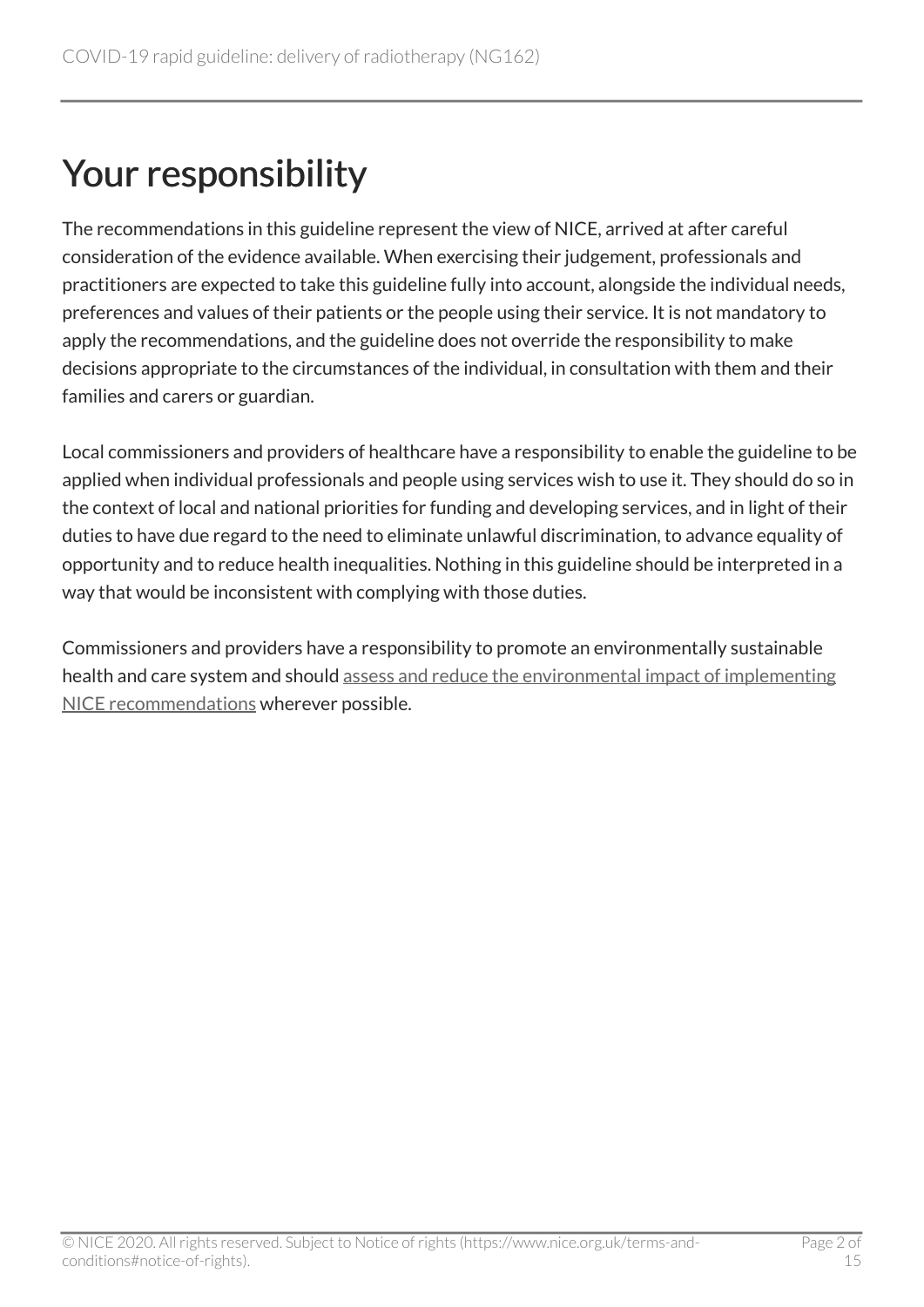# **Contents**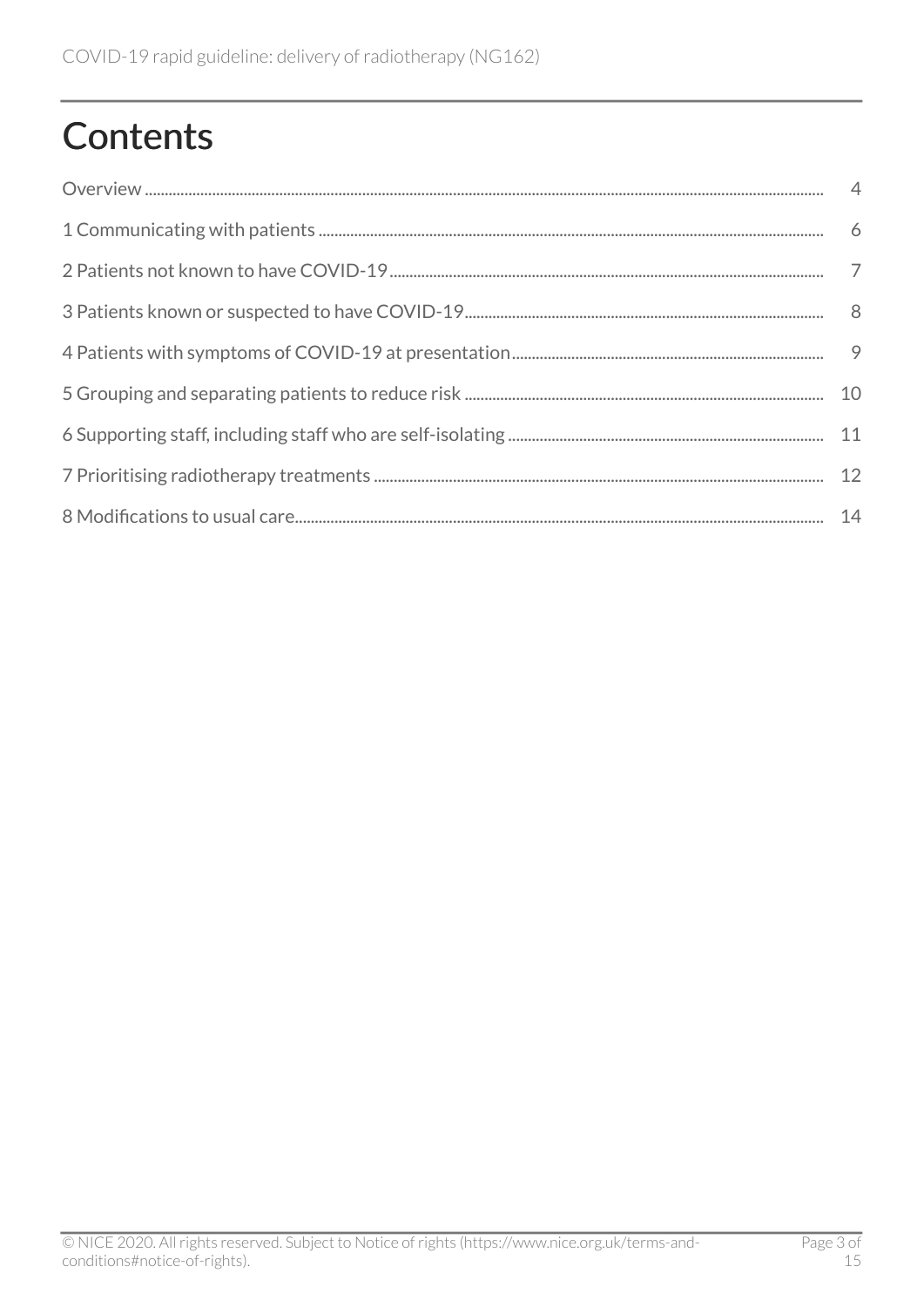### <span id="page-3-0"></span>**Overview**

This guidance was first published on 28 March 2020.

The purpose of this guideline is to maximise the safety of patients who need radiotherapy and make the best use of NHS resources, while protecting staff from infection. It will also enable services to match the capacity for radiotherapy to patient needs if services become limited because of the COVID-19 pandemic.

NICE has also produced [a COVID-19 rapid guideline on delivery of systemic anticancer treatments](https://www.nice.org.uk/guidance/ng161).

This guideline is for:

- health and care practitioners
- health and care staff involved in planning and delivering services
- commissioners.

The recommendations bring together

- existing national and international guidance and policies
- advice from specialists working in the NHS from across the UK. These include people with expertise and experience of treating patients for the specific health conditions covered by the guidance during the current COVID-19 pandemic.

NICE has developed these recommendations in direct response to the rapidly evolving situation and so could not follow the standard process for guidance development. The guideline has been developed using the [interim process and methods for developing rapid guidelines on COVID-19](https://www.nice.org.uk/process/pmg35). The recommendations are based on evidence and expert opinion and have been verified as far as possible. We will review and update the recommendations as the knowledge base and expert experience develops.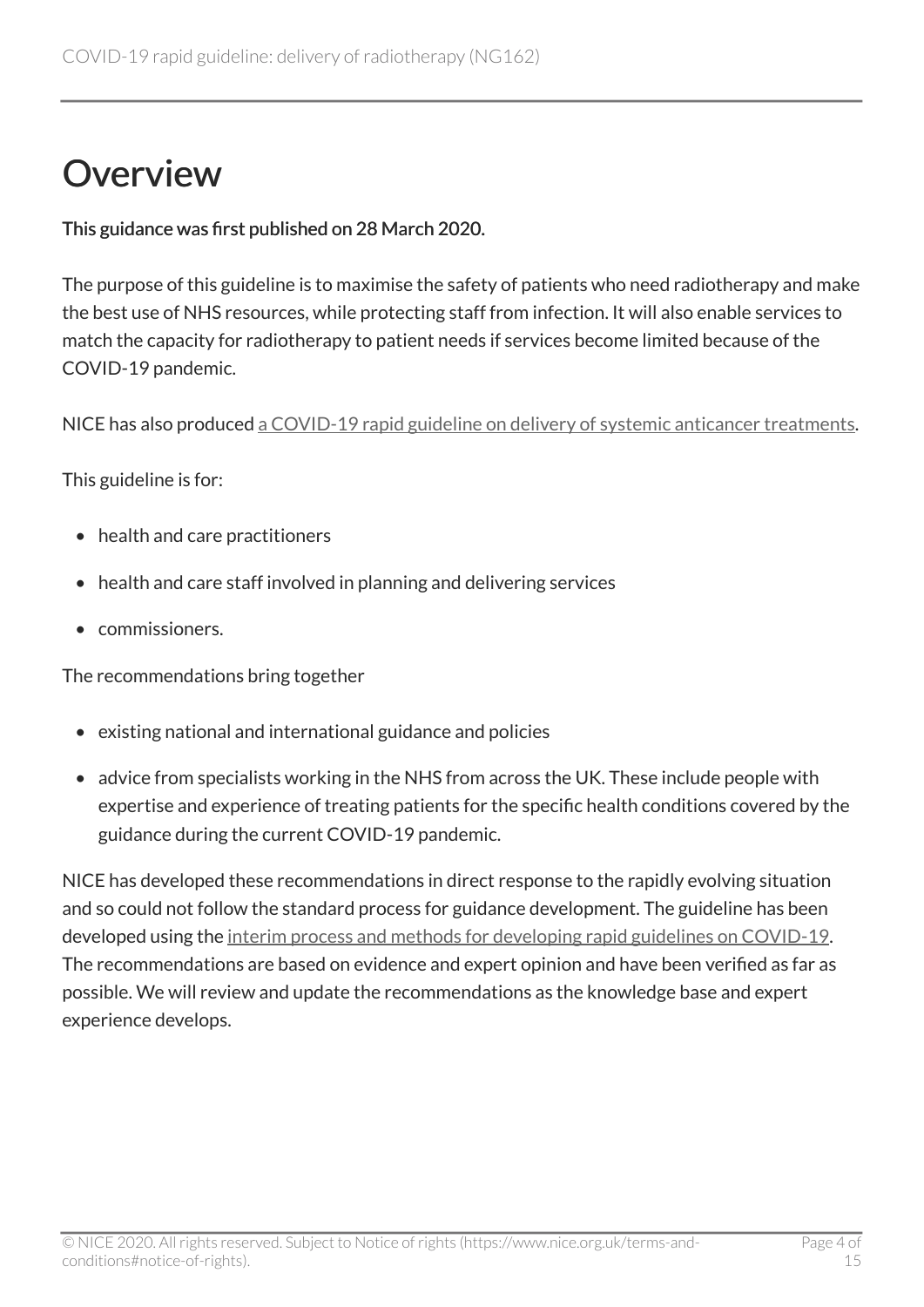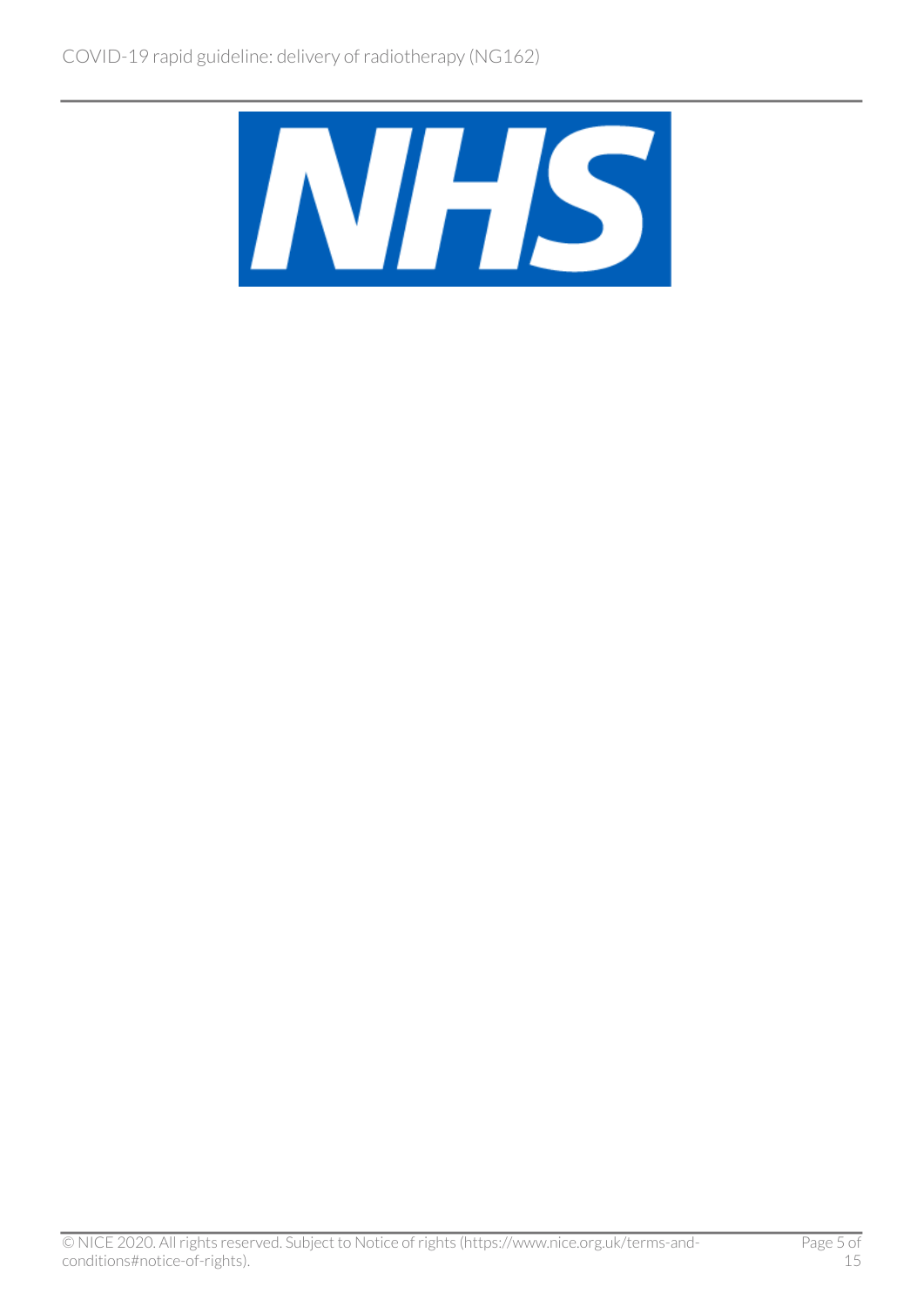#### <span id="page-5-0"></span>1 Communicating with patients

- 1.1 Communicate with patients and support their mental wellbeing, signposting to charities and support groups (including NHS volunteers) where available, to help alleviate any anxiety and fear they may have about COVID-19.
- 1.2 Minimise face-to-face contact by:
	- offering telephone or video consultations whenever possible
	- cutting non-essential face-to-face follow up, and minimising the number of on-treatment reviews
	- using alternative ways of delivering medicines, such as postal services, NHS volunteers, or drive-through pick-up points
	- using local services for blood tests if possible.
- 1.3 Advise all patients to contact their cancer team rather than NHS 111 if they feel unwell, to ensure their symptoms are appropriately assessed.
- 1.4 Tell patients who still need to attend services to follow relevant parts of [UK](https://www.gov.uk/government/publications/covid-19-guidance-on-social-distancing-and-for-vulnerable-people/guidance-on-social-distancing-for-everyone-in-the-uk-and-protecting-older-people-and-vulnerable-adults)  [government guidance on social distancing for everyone in the UK,](https://www.gov.uk/government/publications/covid-19-guidance-on-social-distancing-and-for-vulnerable-people/guidance-on-social-distancing-for-everyone-in-the-uk-and-protecting-older-people-and-vulnerable-adults) or [UK](https://www.gov.uk/government/publications/guidance-on-shielding-and-protecting-extremely-vulnerable-persons-from-covid-19)  [government guidance on shielding and protecting people defined on medical](https://www.gov.uk/government/publications/guidance-on-shielding-and-protecting-extremely-vulnerable-persons-from-covid-19)  [grounds as extremely vulnerable from COVID-19](https://www.gov.uk/government/publications/guidance-on-shielding-and-protecting-extremely-vulnerable-persons-from-covid-19).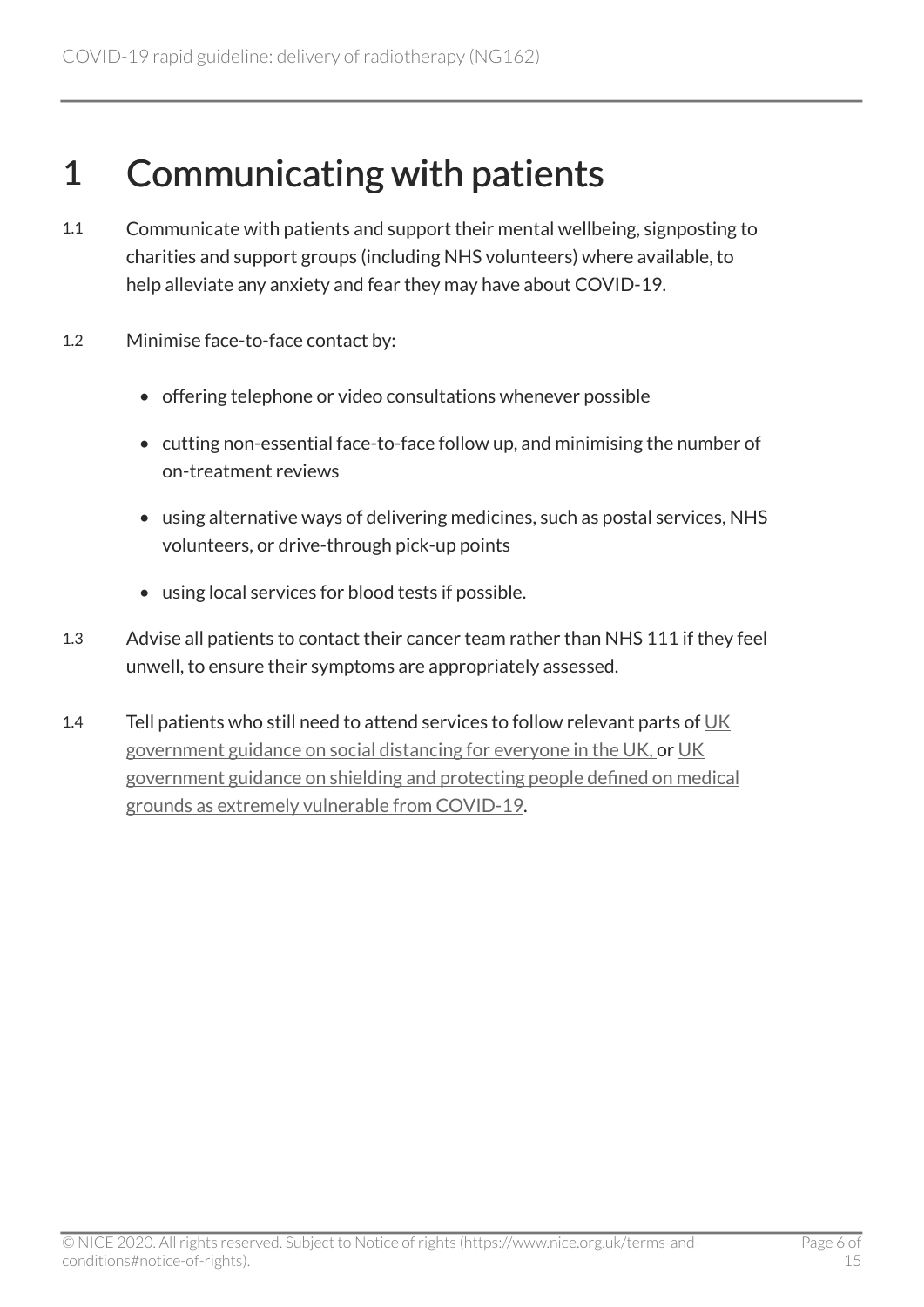#### <span id="page-6-0"></span>2 Patients not known to have COVID-19

- 2.1 Ask patients to attend appointments without family members or carers, if they can, to reduce the risk of contracting or spreading the infection.
- 2.2 Minimise time in the waiting area by:
	- careful scheduling
	- encouraging patients not to arrive early
	- texting patients when you are ready to see them, so that they can wait in their car, for example.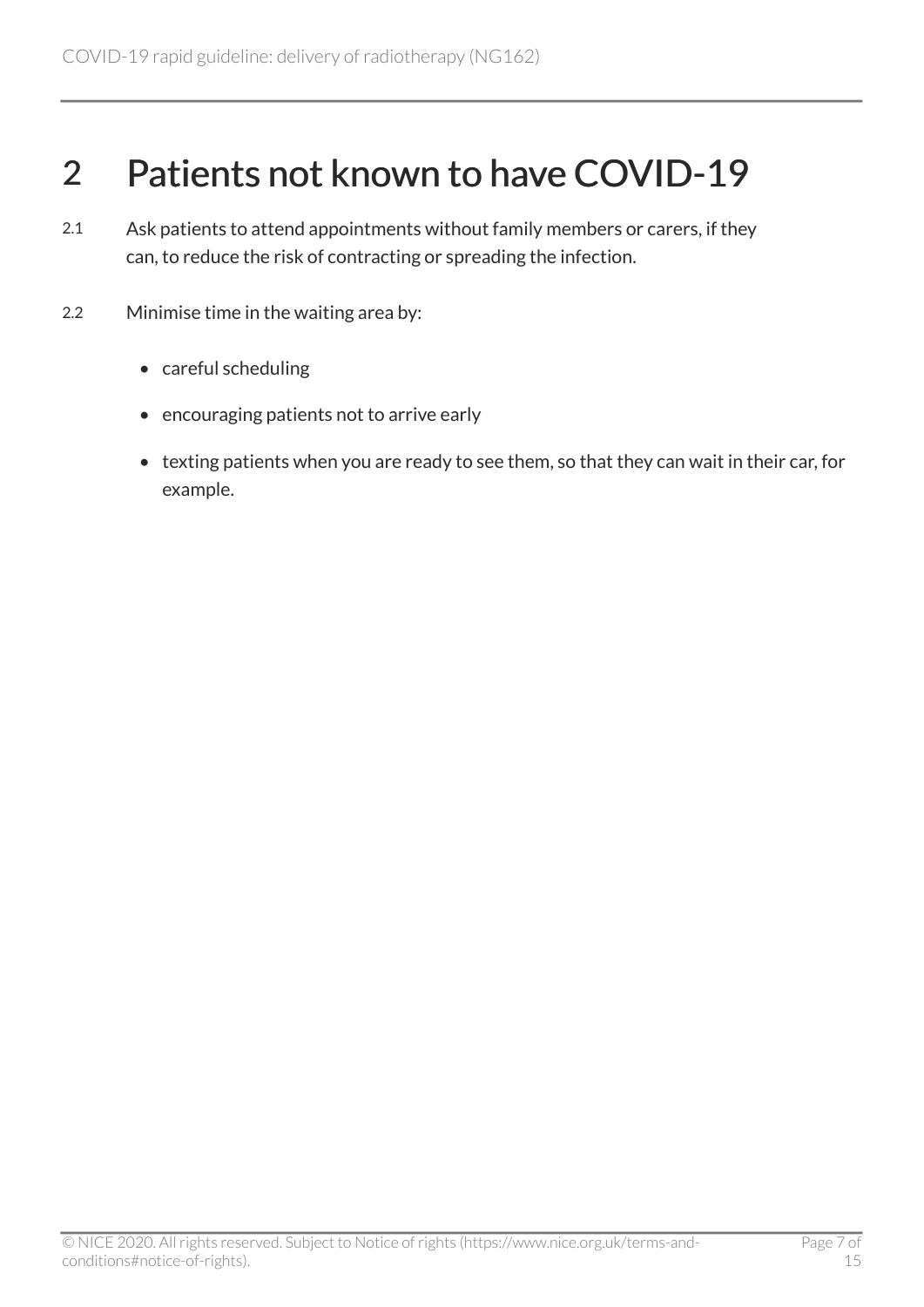## <span id="page-7-0"></span>3 Patients known or suspected to have COVID-19

- 3.1 For patients with known or suspected COVID-19, do not use COVID-19 alone as a reason to cancel radiotherapy. See [recommendation 7.1 on factors to take](#page-11-0)  [into account when prioritising radiotherapy treatments.](#page-11-0)
- 3.2 When patients with known or suspected COVID-19 have been identified, follow appropriate [UK government guidance on infection prevention and control.](https://www.gov.uk/government/publications/wuhan-novel-coronavirus-infection-prevention-and-control) This includes recommendations on patient transfers, transport and options for outpatient settings.
- 3.3 All healthcare workers involved in receiving, assessing and caring for patients who have known or suspected COVID-19 should follow [UK government](https://www.gov.uk/government/publications/wuhan-novel-coronavirus-infection-prevention-and-control) [guidance on infection prevention and control.](https://www.gov.uk/government/publications/wuhan-novel-coronavirus-infection-prevention-and-control) This contains information on using personal protective equipment (PPE), including visual and quick guides for putting on and taking off PPE.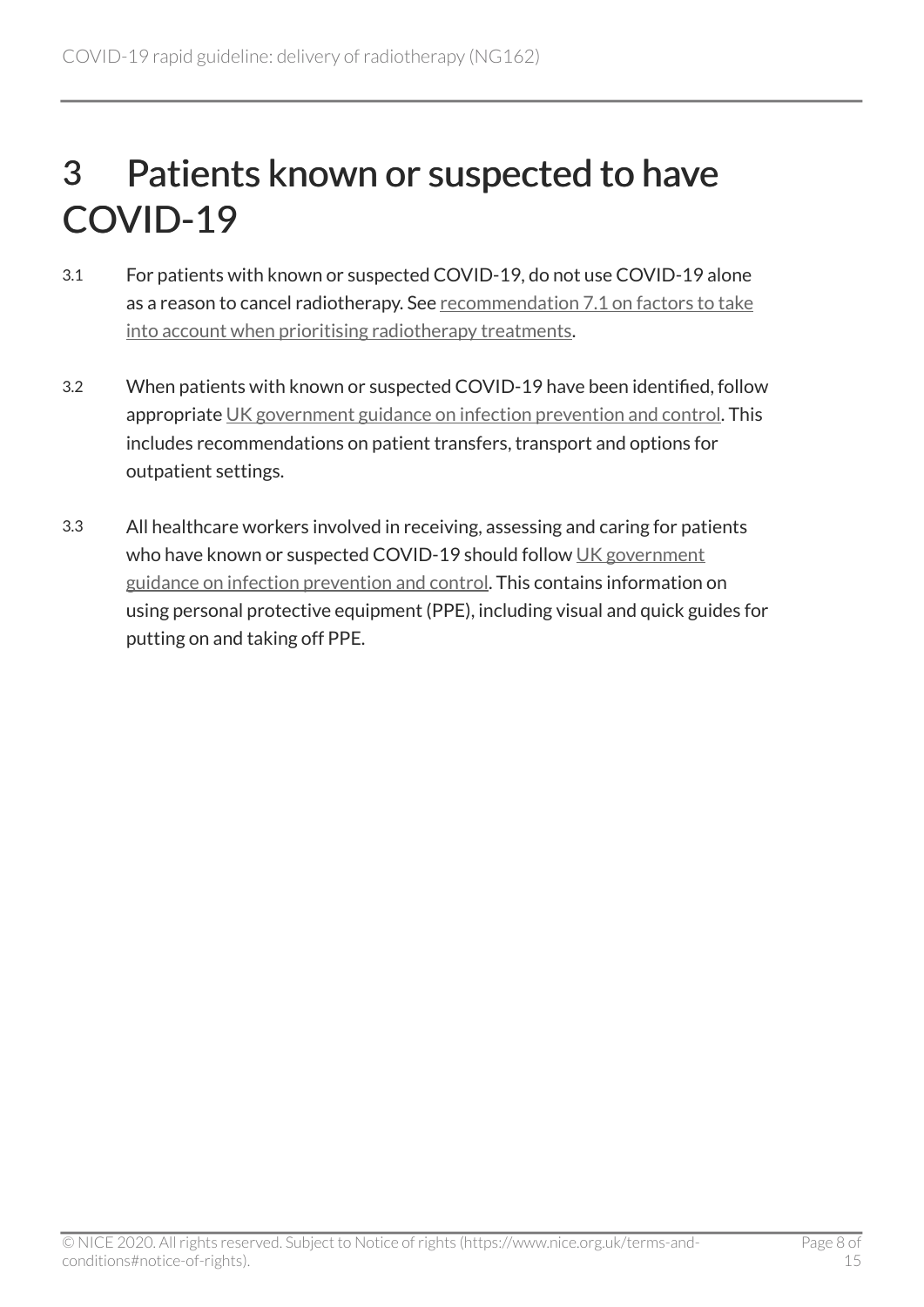## <span id="page-8-0"></span>4 Patients with symptoms of COVID-19 at presentation

- 4.1 Assess and triage all patients to check if they could have COVID-19, or if they have been in contact with someone who could have COVID-19.
- 4.2 If a patient not previously known or suspected to have COVID-19 shows symptoms on presentation, the general advice is to follow [UK government](https://www.gov.uk/government/publications/wuhan-novel-coronavirus-initial-investigation-of-possible-cases)  [guidance on investigation and initial clinical management of possible cases.](https://www.gov.uk/government/publications/wuhan-novel-coronavirus-initial-investigation-of-possible-cases) This includes information on testing and isolating patients.
- 4.3 Be aware that patients having radiotherapy for certain cancers may be immunosuppressed and may have atypical presentations of COVID-19. For patients having systemic anticancer treatment, see the [NICE COVID-19](https://www.nice.org.uk/guidance/ng161) [guideline on delivery of systemic anticancer treatments](https://www.nice.org.uk/guidance/ng161).
- 4.4 For patients having radiotherapy who are immunosuppressed and have a fever (with or without respiratory symptoms), suspect neutropenic sepsis. Follow the [NICE guideline on neutropenic sepsis](https://www.nice.org.uk/guidance/cg151), which recommends:
	- referring patients with suspected neutropenic sepsis immediately for assessment in secondary or tertiary care
	- treating suspected neutropenic sepsis as an acute medical emergency and offering empiric antibiotic therapy immediately.
- 4.5 If COVID-19 is later diagnosed in someone not isolated from admission or presentation, follow [UK government guidance on actions required when a case](https://www.gov.uk/government/publications/covid-19-guidance-for-healthcare-providers-who-have-diagnosed-a-case-within-their-facility/covid-19-actions-required-when-a-case-was-not-diagnosed-on-admission)  [was not diagnosed on admission](https://www.gov.uk/government/publications/covid-19-guidance-for-healthcare-providers-who-have-diagnosed-a-case-within-their-facility/covid-19-actions-required-when-a-case-was-not-diagnosed-on-admission).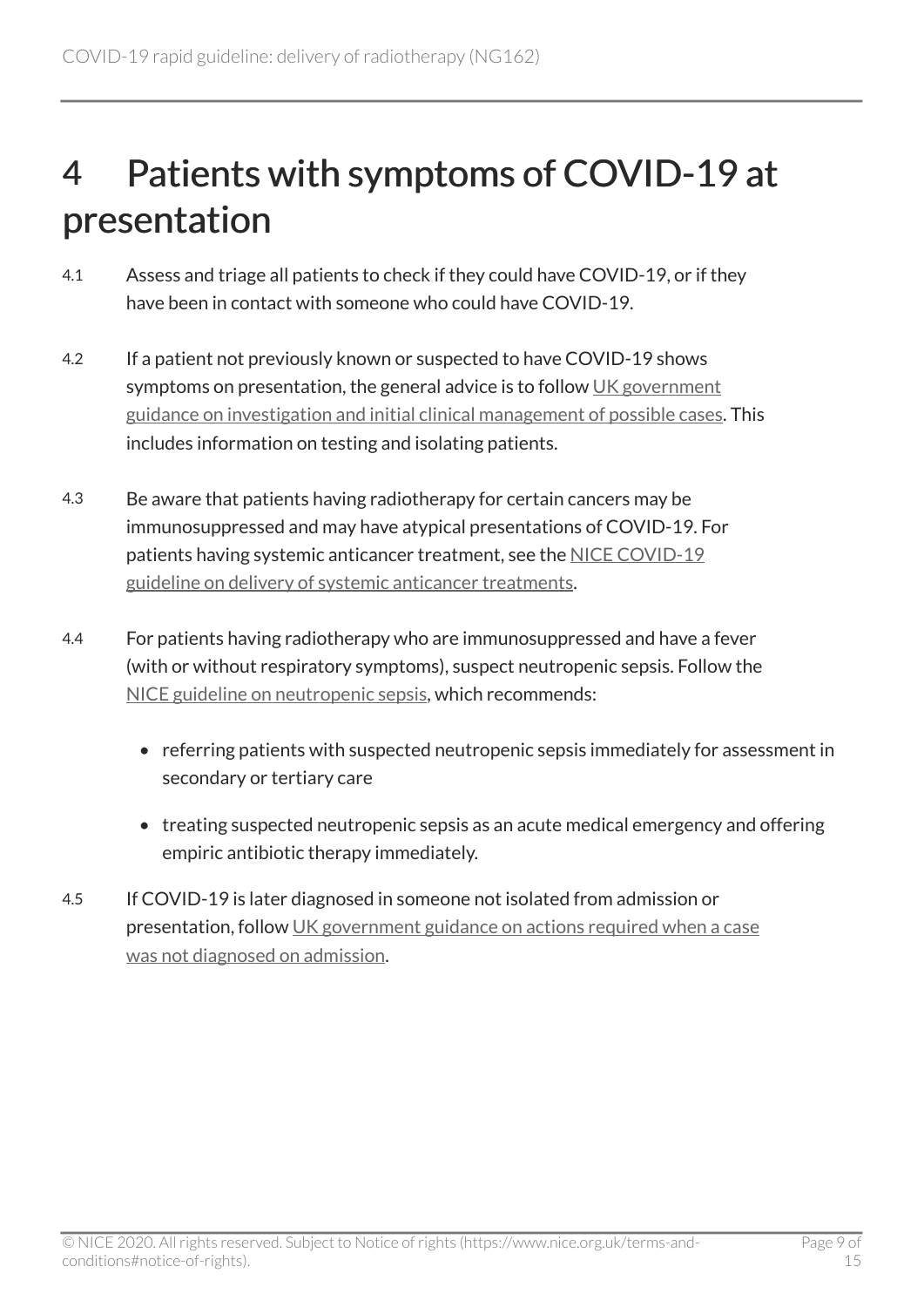## <span id="page-9-0"></span>5 Grouping and separating patients to reduce risk

- 5.1 To minimise cross infection, set up and review facilities and treatment schedules so that patients can be scheduled for treatment based on their COVID-19 status. Options include:
	- scheduling treatment for patients with known or suspected COVID-19 at a specific time of day
	- scheduling treatment for patients who are at particularly increased risk of severe illness from COVID-19 (such as patients with lung cancer) at a different time from patients with COVID-19.
- 5.2 If possible, have separate entrances and facilities for patients who do not have COVID-19 and for patients known or suspected to have COVID-19.
- 5.3 Ensure treatment schedules can properly accommodate the cleaning needs for any areas used by patients with COVID-19.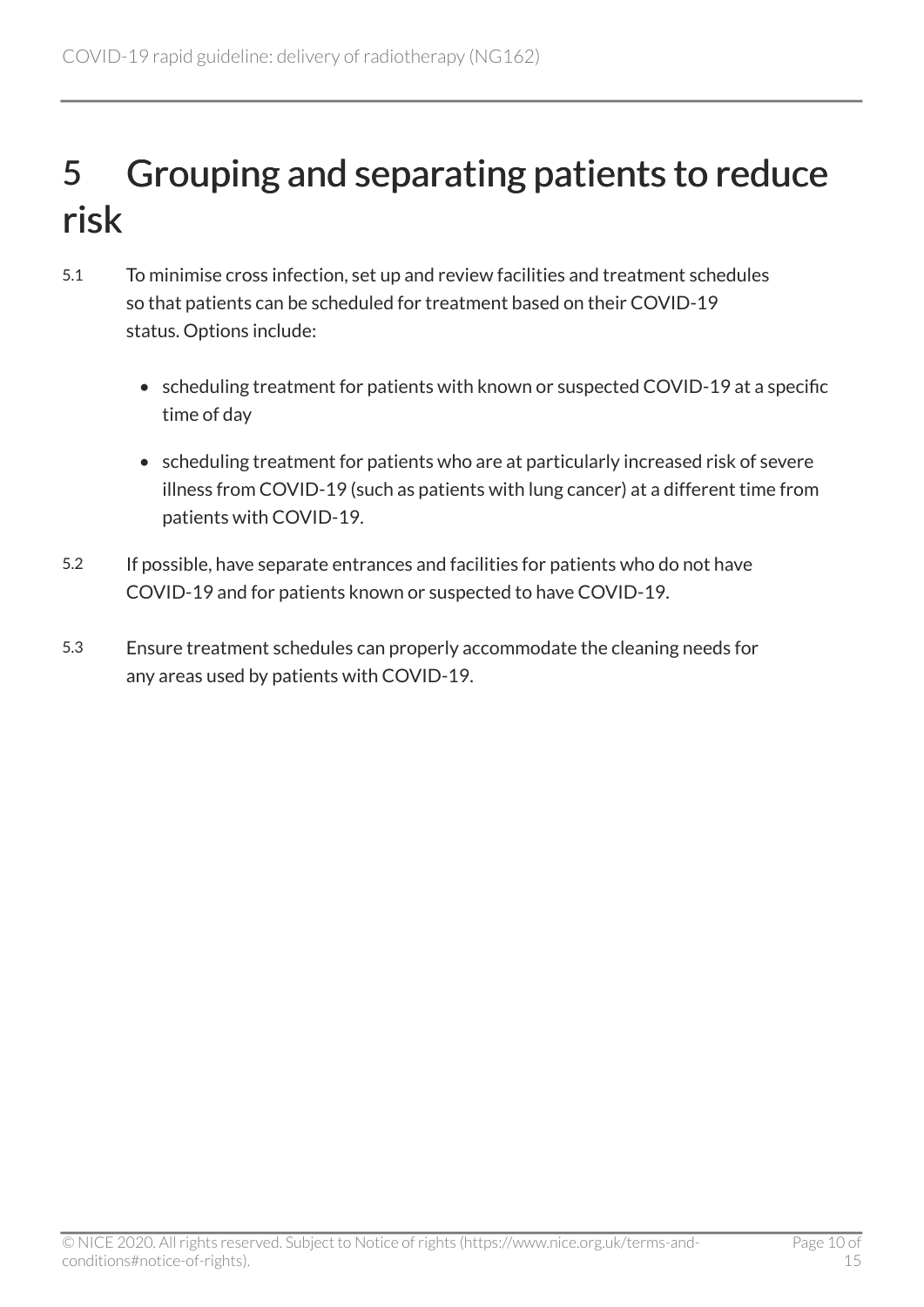# <span id="page-10-0"></span>6 Supporting staff, including staff who are selfisolating

- 6.1 If a healthcare professional needs to self-isolate, ensure that they can continue to help by:
	- enabling telephone or video consultations and multidisciplinary teammeetings
	- identifying patients who are suitable for remote monitoring and follow up and those who are vulnerable and need support
	- carrying out tasks that can be done remotely.
- 6.2 Support staff who are self-isolating to keep in touch as much as possible, to support their mental wellbeing.
- 6.3 Provide all staff with visible leadership and supportive messaging, to maintain morale.
- 6.4 Take account of the information on [the NHS Employers website](https://www.nhsemployers.org/engagement-and-networks/nhs-staff-council/joint-statements-and-papers) about good partnership working and issues to consider when developing local plans to combat COVID-19.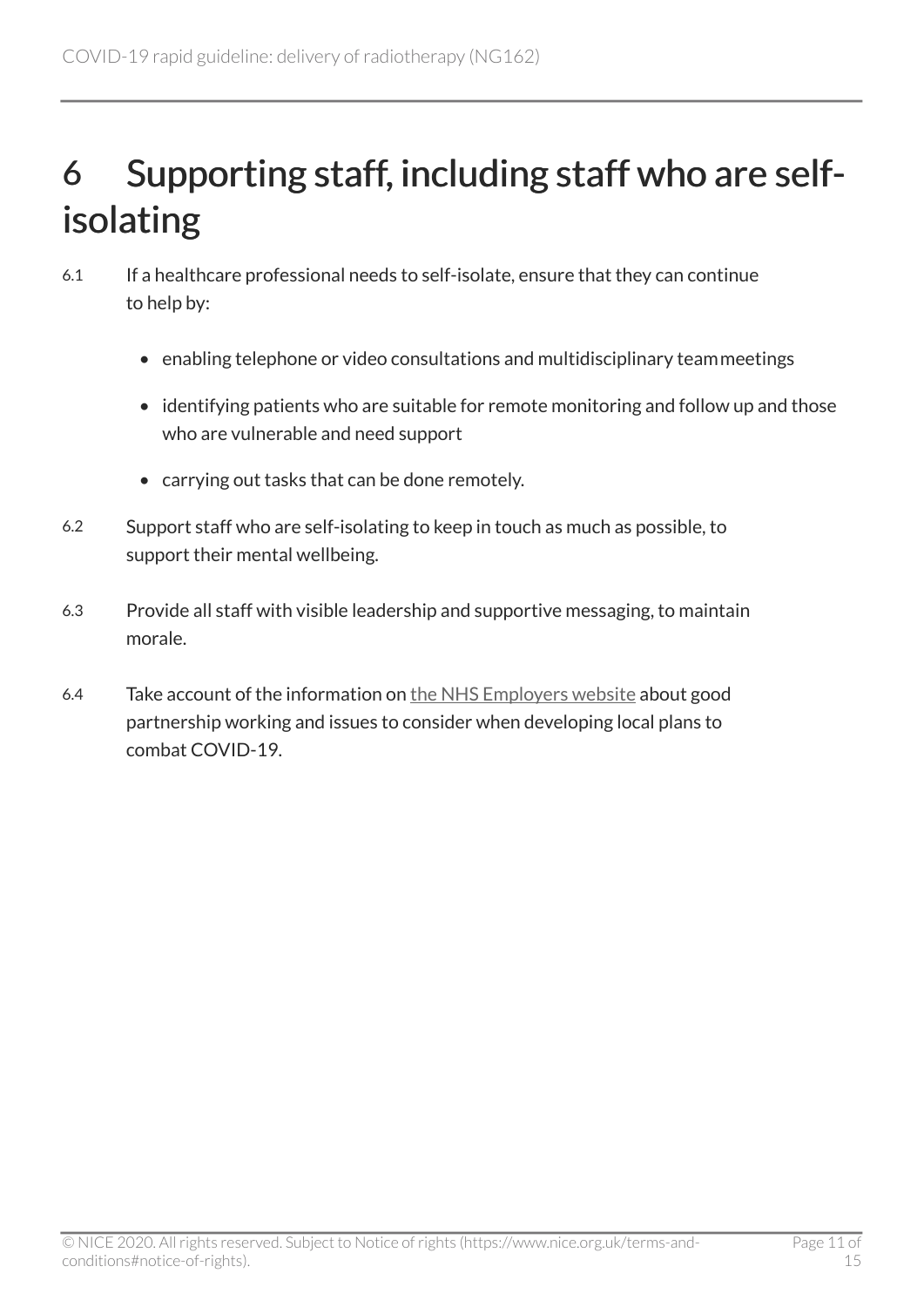#### <span id="page-11-0"></span>7 Prioritising radiotherapy treatments

- 7.1 If radiotherapy treatments need to be prioritised, use table 1 to help make these decisions. Take into account:
	- balancing the risk of cancer not being treated optimally with the risk of the patient becoming seriously ill from COVID-19
	- patient-specific risk factors, including comorbidities and any risk of them being immunosuppressed
	- service capacity issues, such as limited resources (workforce, facilities, anaesthetics, equipment).

| Priority<br>level | <b>Treatment</b>                                                                                                       |
|-------------------|------------------------------------------------------------------------------------------------------------------------|
| 1                 | Radical radiotherapy or chemoradiotherapy with curative intent, if:                                                    |
|                   | • the patient has a category 1 (rapidly proliferating) tumour and                                                      |
|                   | • treatment has already started and                                                                                    |
|                   | • there is little or no possibility of compensating for treatment gaps.                                                |
|                   | External beam radiotherapy with subsequent brachytherapy, if:                                                          |
|                   | $\bullet$ the patient has a category 1 (rapidly proliferating) tumour and                                              |
|                   | • external beam radiotherapy has already started.                                                                      |
|                   | Radiotherapy that has not started yet, if:                                                                             |
|                   | the patient has a category 1 (rapidly proliferating) tumour and                                                        |
|                   | they would normally start treatment, based on clinical need or current cancer<br>$\bullet$<br>treatment waiting times. |

#### Table 1 Prioritising radiotherapy treatments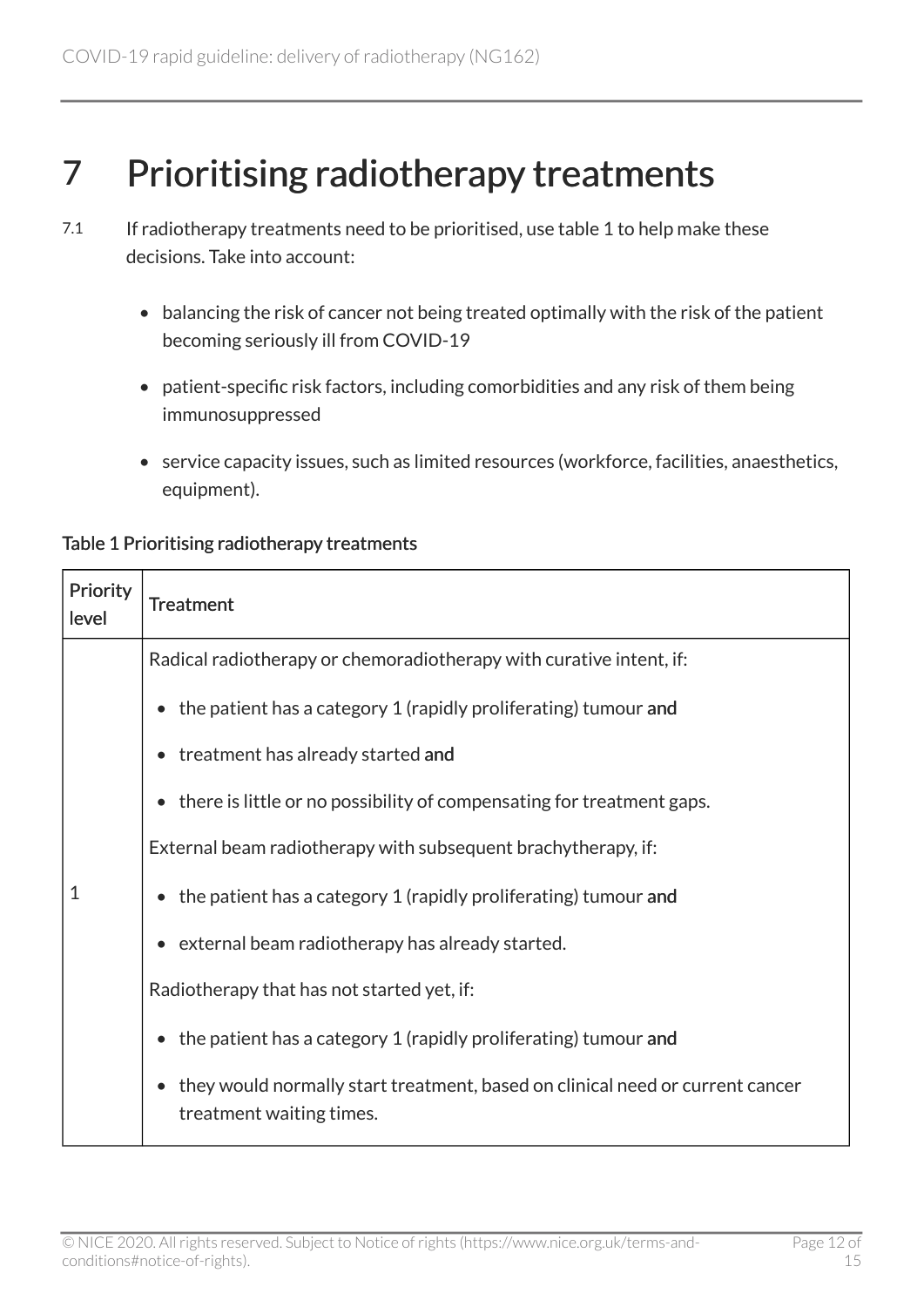| 2 | Urgent palliative radiotherapy, for patients with malignant spinal cord compression<br>who have salvageable neurological function. |
|---|------------------------------------------------------------------------------------------------------------------------------------|
| 3 | Radical radiotherapy for a category 2 (less aggressive) tumour, if radiotherapy is the<br>first treatment with curative intent.    |
|   | Post-operative radiotherapy, if:                                                                                                   |
|   | the patient has a tumour with aggressive biology or                                                                                |
|   | they have had surgery, but there is known residual disease.                                                                        |
| 4 | Palliative radiotherapy, where improving symptoms would reduce the need for other<br>interventions.                                |
| 5 | Adjuvant radiotherapy, if:                                                                                                         |
|   | • the disease has been completely resected and                                                                                     |
|   | • there is a less than 20% risk of local recurrence at 10 years.                                                                   |
|   | Radical radiotherapy for prostate cancer, in patients having neoadjuvant hormone<br>therapy.                                       |

Table adapted from [NHS England's specialty guide for the management of cancer patients during](https://www.england.nhs.uk/coronavirus/wp-content/uploads/sites/52/2020/03/specialty-guide-acute-treatment-cancer-23-march-2020.pdf)  [the coronavirus pandemic](https://www.england.nhs.uk/coronavirus/wp-content/uploads/sites/52/2020/03/specialty-guide-acute-treatment-cancer-23-march-2020.pdf).

For definitions of tumour categories, see the [Royal College of Radiologists' guidance on managing](https://www.rcr.ac.uk/publication/timely-delivery-radical-radiotherapy-guidelines-management-unscheduled-treatment) [unscheduled treatment interruptions](https://www.rcr.ac.uk/publication/timely-delivery-radical-radiotherapy-guidelines-management-unscheduled-treatment).

- 7.2 Do not treat benign conditions with radiotherapy unless there is an immediate threat to life or function.
- 7.3 Make prioritisation decisions as part of a multidisciplinary team and ensure each patient is considered on an individual basis. Ensure the reasoning behind each decision is recorded.
- 7.4 Clearly communicate, with written documentation if possible, what prioritisation is and the reason for the decision to patients, their families and carers.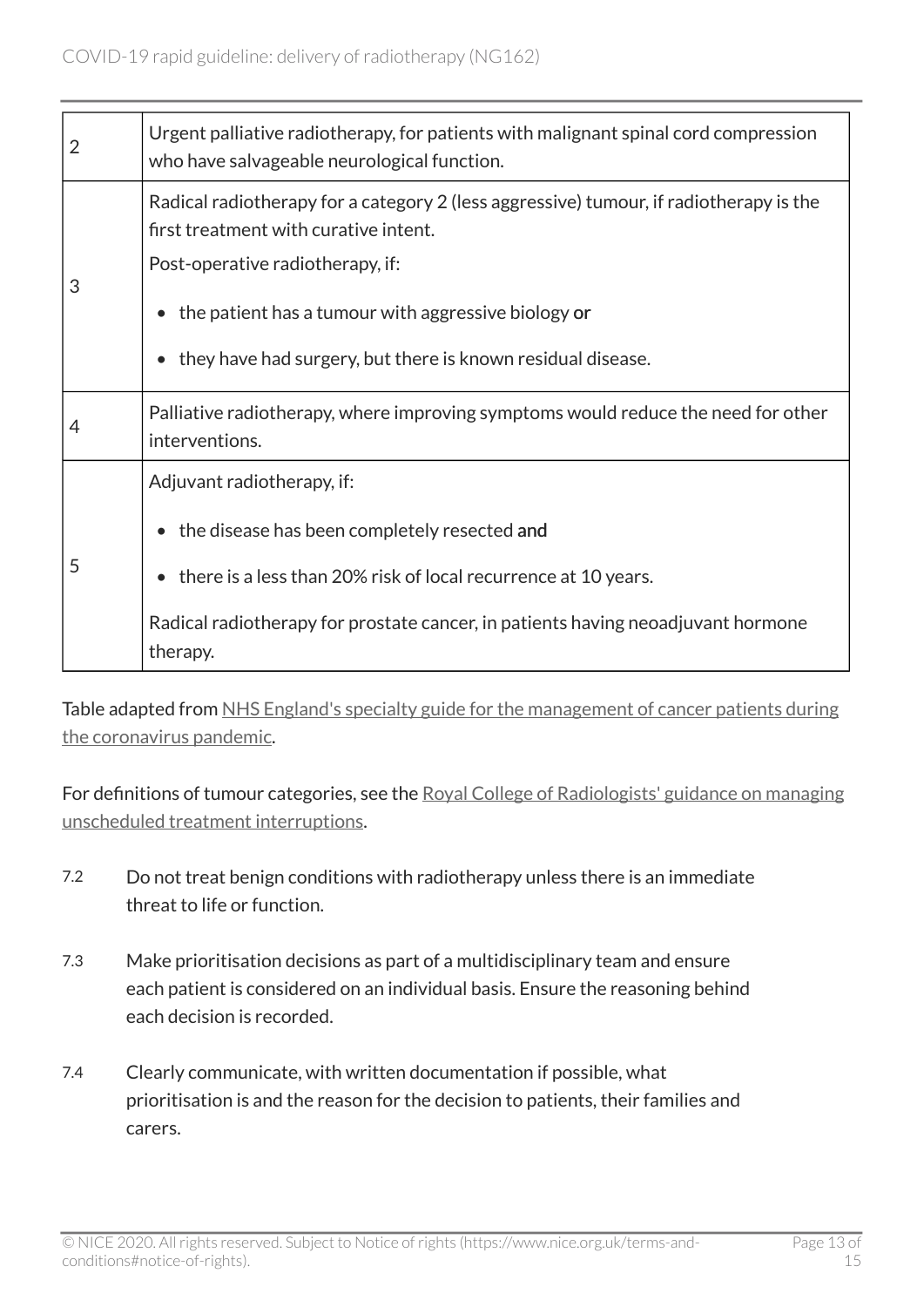#### <span id="page-13-0"></span>8 Modifications to usual care

- 8.1 Think about how to modify usual care to reduce patient exposure to COVID-19 and make best use of resources (workforce, facilities, anaesthetics, equipment).
- 8.2 Centres should discuss changes to standard cancer treatment pathways within their operational delivery networks. This may include discussing alternative dose fractionation schedules or radiotherapy techniques with appropriately experienced centres, if a radiotherapy technique is not available locally.
- 8.3 Centres should work with their operational delivery networks and/or cancer alliance to manage capacity issues across their area.
- 8.4 Make policy decisions about modifying usual care at an organisational level.
- 8.5 When modifying individual patients' treatment plans:
	- take their clinical circumstances into account
	- involve all relevant members of the multidisciplinary team in the decision
	- record the reasoning behind each decision.
- 8.6 When treatment has to be interrupted because of COVID-19, use the [Royal](https://www.rcr.ac.uk/publication/timely-delivery-radical-radiotherapy-guidelines-management-unscheduled-treatment)  [College of Radiologists' guidance on the management of unscheduled treatment](https://www.rcr.ac.uk/publication/timely-delivery-radical-radiotherapy-guidelines-management-unscheduled-treatment)  [interruptions](https://www.rcr.ac.uk/publication/timely-delivery-radical-radiotherapy-guidelines-management-unscheduled-treatment) to help make decisions.
- 8.7 Use the RADS (Remote, Avoid, Defer, Shorten) principle to help plan individual patient treatment:
	- Remote visits: use phone or video assessments instead of face-to-face contact.
	- Avoid radiotherapy: avoid treatment if the evidence suggests there will be little to no benefit, or if an alternative treatment is available.
	- Defer radiotherapy: defer treatment if clinically appropriate. Use [table 1 on](#page-11-0) [prioritising radiotherapy treatments.](#page-11-0)